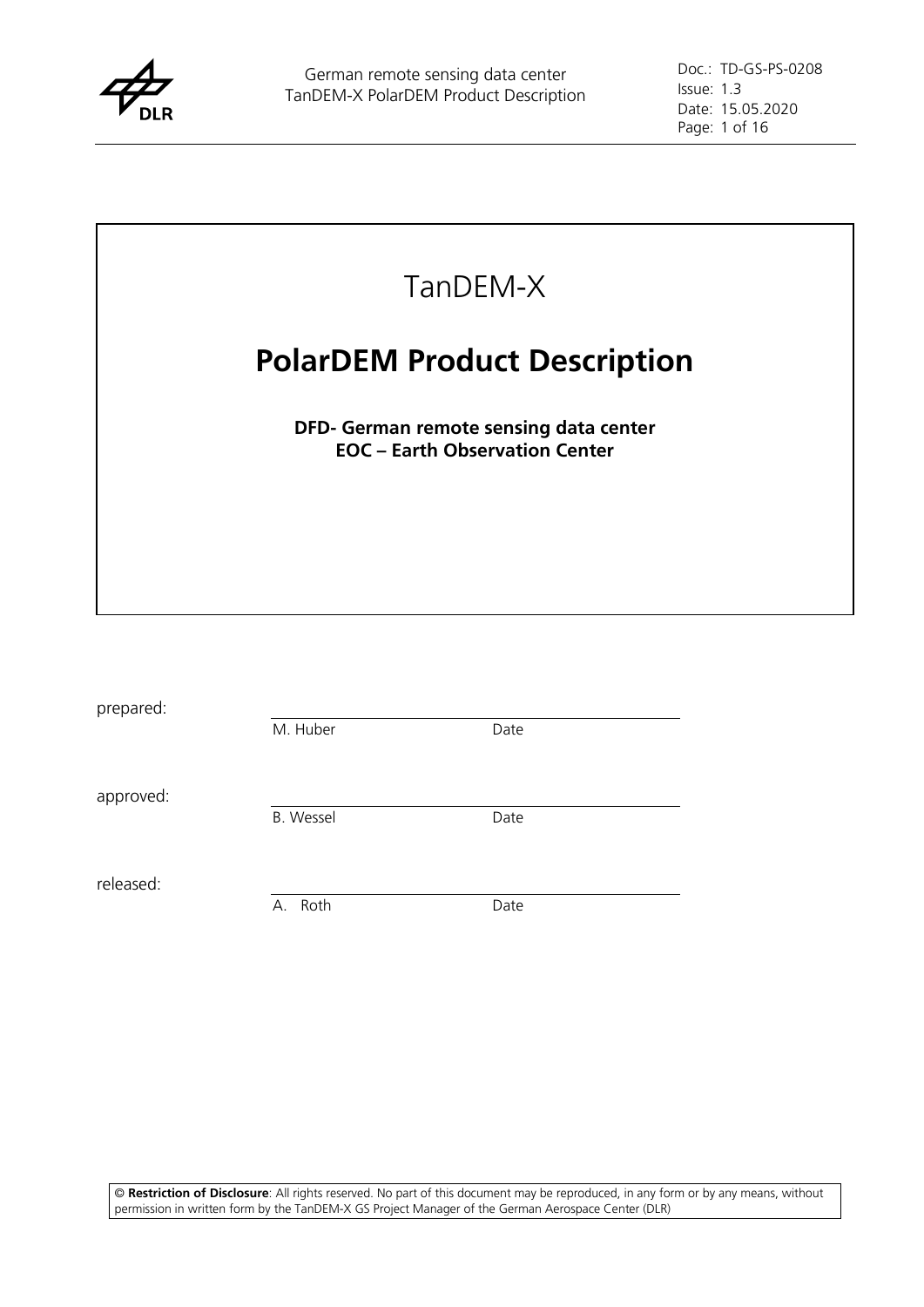

#### **DOCUMENT PREPARATION**

The document on hand was prepared with contributions from the personnel listed below:

#### **Name (surname, name) Organizational Unit**

#### **German Remote Sensing Data Center (DLR-DFD)**

| Huber, Martin  | DFD- Land Surface Dynamics |
|----------------|----------------------------|
| Roth, Achim    | DFD- Land Surface Dynamics |
| Wessel, Birgit | DFD- Land Surface Dynamics |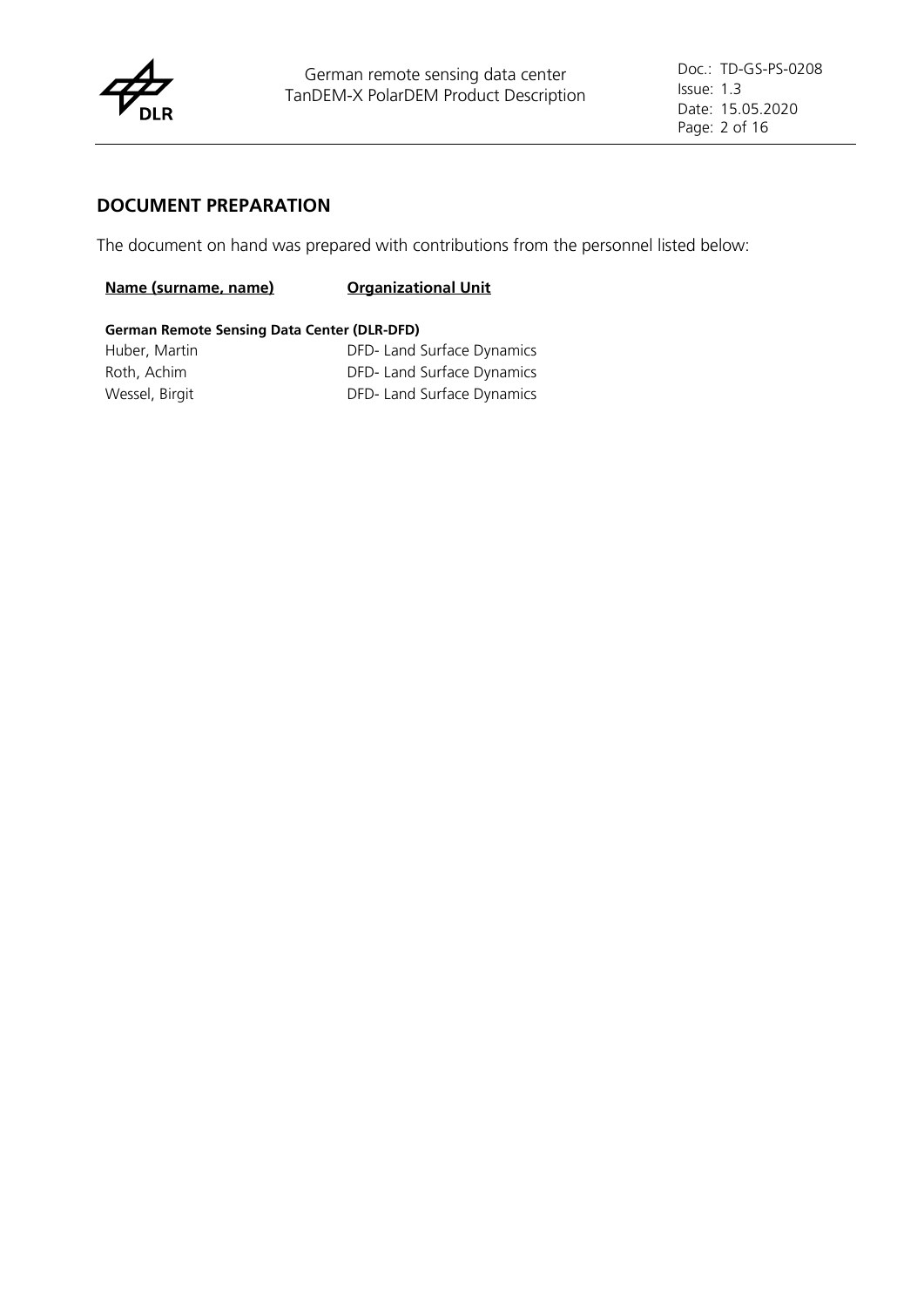

### **DOCUMENT CHANGE CONTROL**

This document is under configuration control. Latest changes to the document are listed first.

| Issue | <b>Date</b>                                            | Chapter | <b>Changes</b><br>. .   |
|-------|--------------------------------------------------------|---------|-------------------------|
| . U   | $\sim$ $\sim$ $\sim$<br>$\sim$<br>.2020<br>⊶<br>$\sim$ | all     | version<br>Init<br>ial. |

*Note: Verify that this is the correct revision before use. Check the document server for the latest version. Hardcopies of distributed documents are not updated automatically.*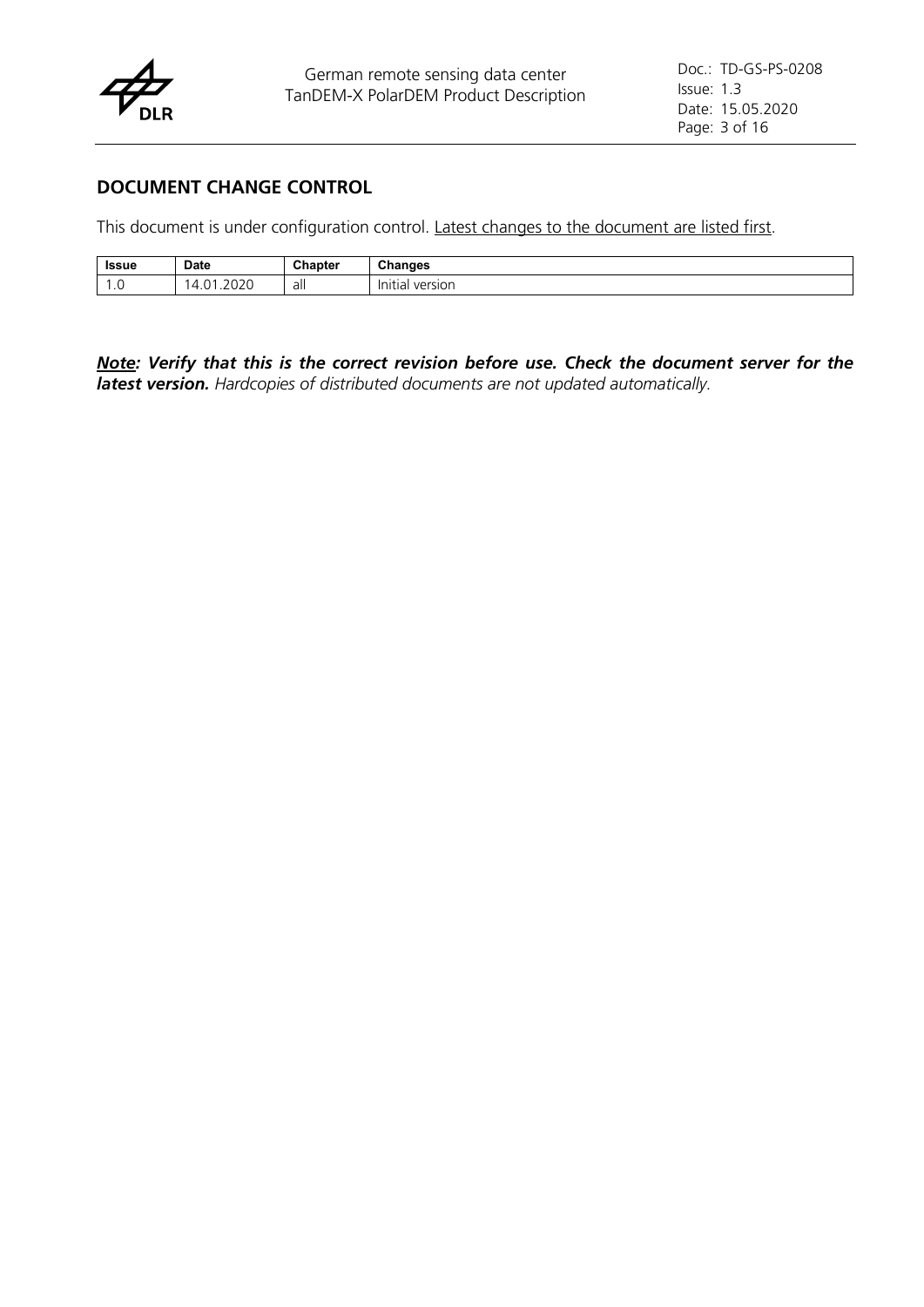

# **TABLE OF CONTENTS**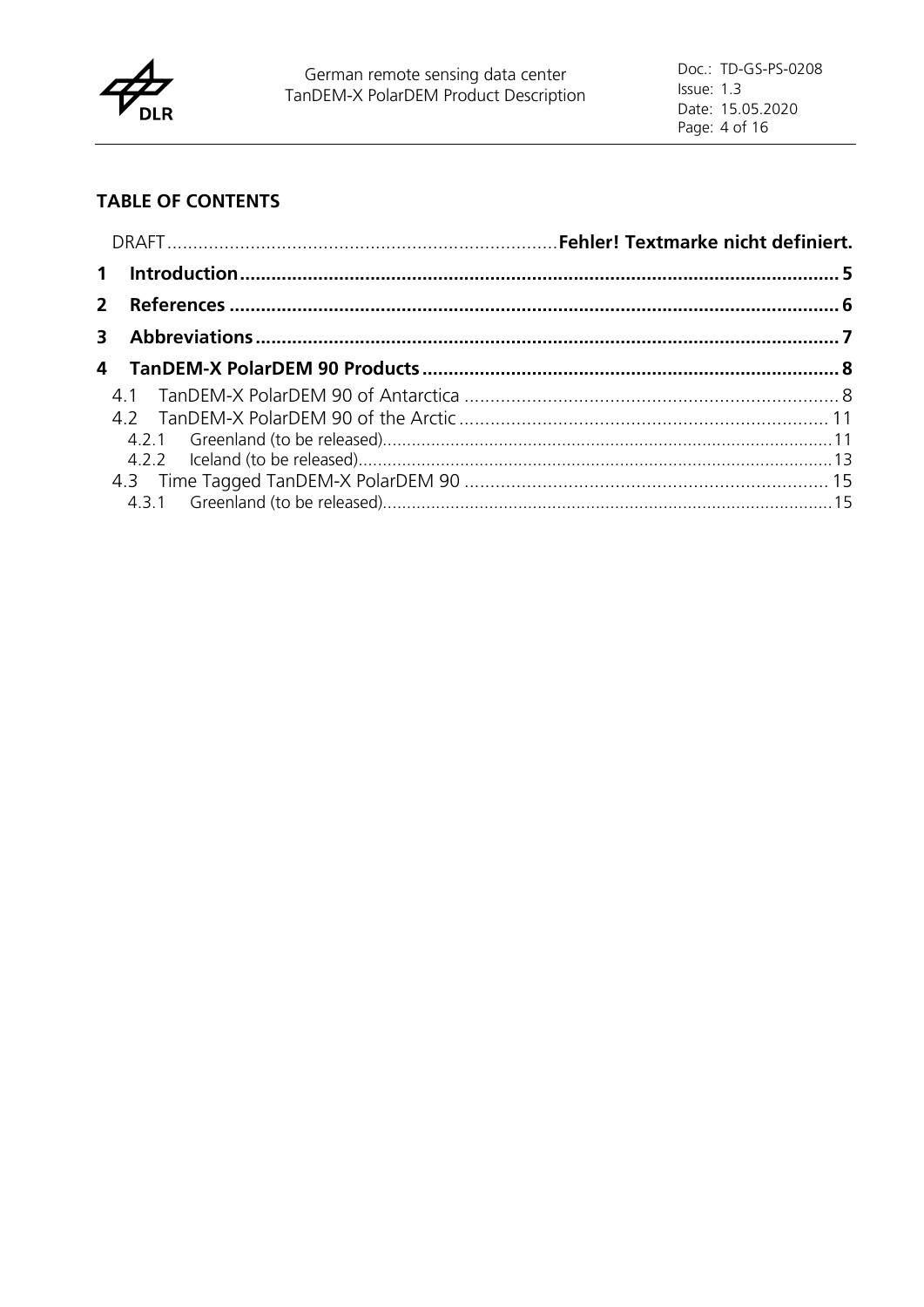

## **1 Introduction**

This document describes the specifications and format of the TanDEM-X Polar DEM. The base for this product is the global TanDEM-X DEM provided by the TanDEM-X mission as described in the TanDEM-X DEM Specification document [1]. The latter represents an unedited surface model that still contains noisy, random or void DEM values and a compilation of several acquisition campaigns performed at different times. Usually, the consideration of such multiple acquisitions increases the accuracy of the resulting DEM. For polar regions the state for a single year might be of interest, too.

The TanDEM-X Polar DEM is framework for the provision of derivatives of the global DEM of the TanDEM-X mission for polar regions. These derivatives include edited DEM products, single year coverages and penetration bias corrected DEMs. The TanDEM-X Polar DEM was generated by the German Remote Sensing Data Center at the German Aerospace Center (DLR) within the activities of the TanDEM-X mission.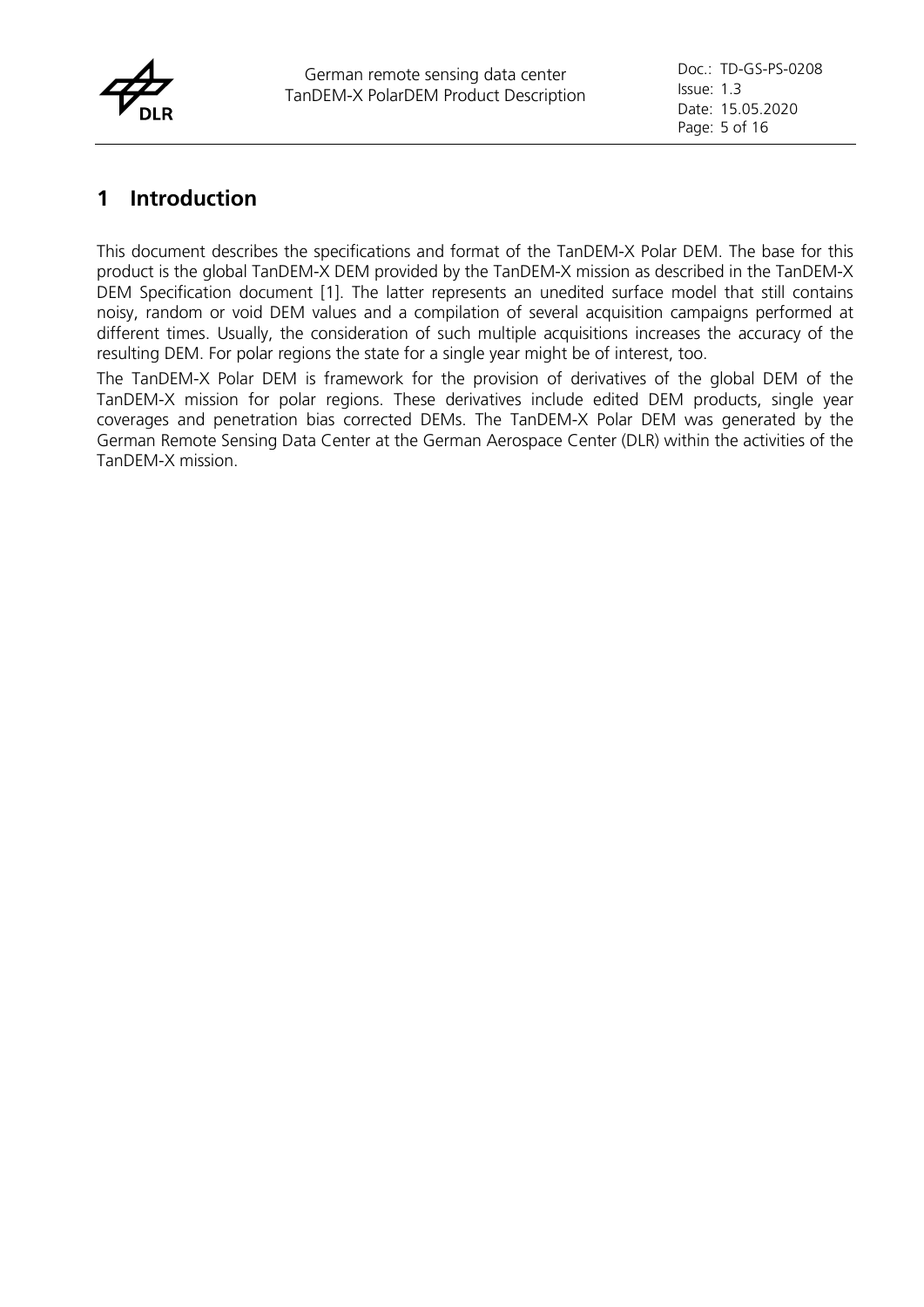

# **2 References**

|       | <b>Document ID</b>    | <b>Document Title</b>                                                                                                                                                                                                                                                                                                                                                                                            | <b>Issue</b>              |
|-------|-----------------------|------------------------------------------------------------------------------------------------------------------------------------------------------------------------------------------------------------------------------------------------------------------------------------------------------------------------------------------------------------------------------------------------------------------|---------------------------|
| $[1]$ | TD-GS-PS-0021         | "TanDEM-X Ground Segment - DEM Products Specification Document",<br>EOC, DLR, Oberpfaffenhofen, Germany, Public Document TD-GS-PS-<br>0021, Issue 3.1, 2016. [Online]. Available: https://tandemx-science.dlr.de/                                                                                                                                                                                                | Issue 3.1,<br>2016        |
| $[2]$ | Wessel et al., 2020   | Wessel, B., Huber, M., Wohlfart, C., Bertram, A, Marschalk, U., Abdullahi,<br>S., Georg, I.,, Roth, A.: TanDEM-X Polar DEM 90: Generation and Error<br>Characterization of a filled and edited DEM of Antarctica. To be published                                                                                                                                                                                | 2020                      |
| $[3]$ | Huber et al., 2015    | Huber, M., Wessel, B., Wendleder, A., Hoffmann, J., Roth, A.: A<br>Framework for an Automatical Editing of TanDEM-X Digital Elevation<br>Models. Proceedings of IGARSS 2015, 26-31 July 2015, Milan, Italy, pp.<br>3826-3829, DOI: 10.1109/IGARSS.2015.7326658, 2015.                                                                                                                                            | 2015                      |
| $[4]$ | Gruber et al., 2016   | Gruber, Astrid und Wessel, Birgit und Martone, Michele und Roth, Achim<br>(2016) The TanDEM-X DEM mosaicking: Fusion of multiple acquisitions<br>using InSAR quality parameters. IEEE Journal of Selected Topics in Applied<br>Earth Observations and Remote Sensing, 9 (3), Seiten 1047-1057.IEEE -<br>Institute of Electrical and Electronics Engineers.DOI:<br>10.1109/JSTARS.2015.2421879ISSN 1939-1404      | 2016                      |
| $[5]$ | Abdulahi et al., 2019 | Abdullahi, Sahra und Wessel, Birgit und Huber, Martin und Wendleder,<br>Anna und Roth, Achim und Kuenzer, Claudia (2019) Estimating<br>penetration-related X-band InSAR elevation bias - A study over the<br>sheet.Remote<br>Seiten<br>Greenland<br>ice<br>Sensing,<br>11<br>$(24)$ ,<br>$1 -$<br>19. Multidisciplinary<br>Publishing<br>Digital<br>Institute<br>(MDPI).DOI:<br>10.3390/rs11242903ISSN 2072-4292 | 2019                      |
| [6]   | <b>TDM90</b>          | https://geoservice.dlr.de/web/dataguide/tdm90/                                                                                                                                                                                                                                                                                                                                                                   | accessed on<br>30.03.2020 |
| $[7]$ | Wessel et al., 2016   | Wessel, B., Bertram, A., Gruber, A., Bemm, S., and Dech, S.: A new high-<br>resolution elevation model of Greenland derived from TanDEM-X, ISPRS<br>Ann. Photogramm. Remote Sens. Spatial Inf. Sci., III-7, 9-16,<br>https://doi.org/10.5194/isprs-annals-III-7-9-2016, 2016.                                                                                                                                    | 2016                      |
| [8]   | Wohlfart et al., 2018 | C. Wohlfart et al., "Tandem-X DEM Derived Elevation Changes of the<br>Greenland Ice Sheet," IGARSS 2018 - 2018 IEEE International Geoscience<br>and Remote Sensing Symposium, Valencia, 2018, pp. 8511-8514.                                                                                                                                                                                                     | 2018                      |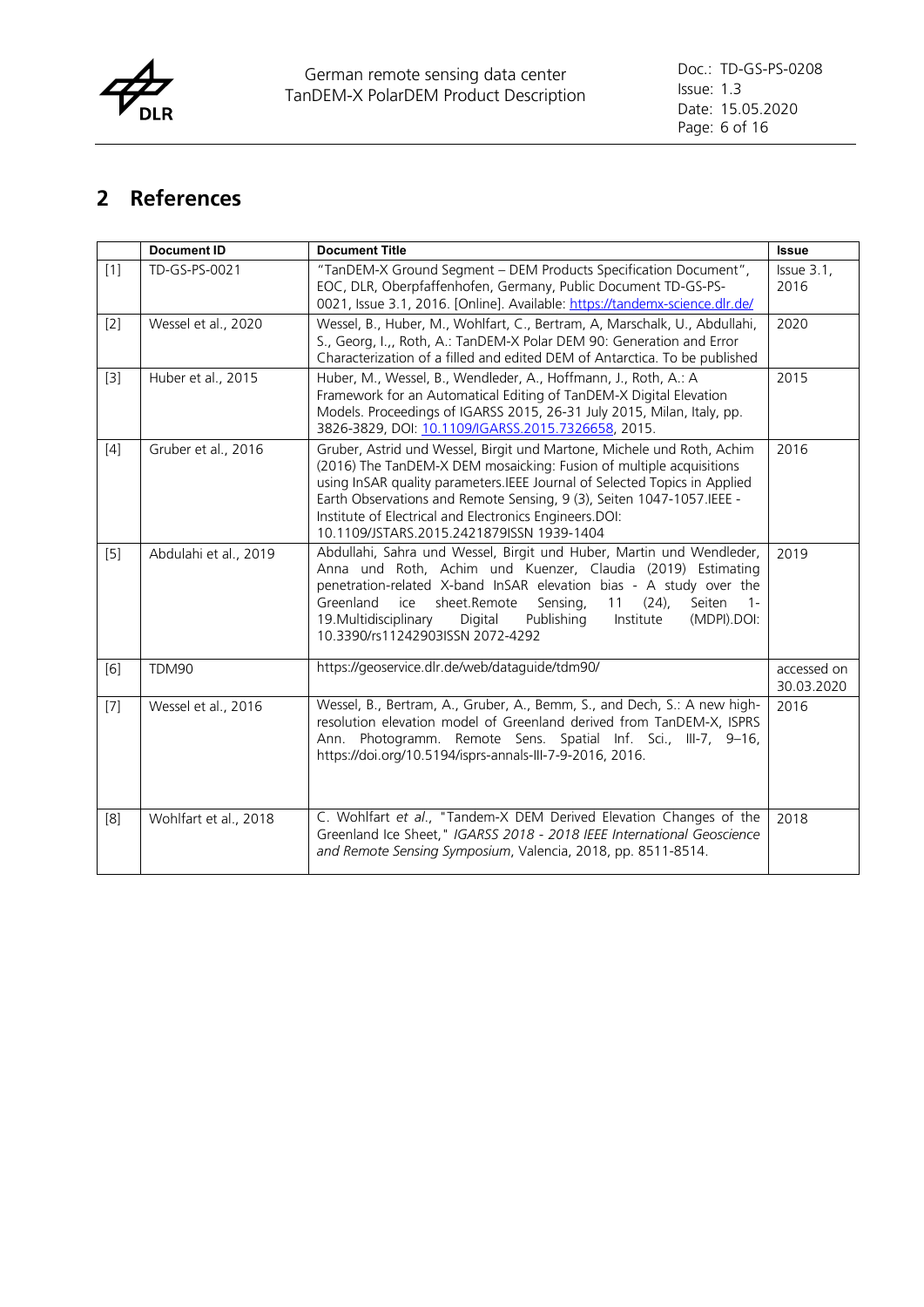

# **3 Abbreviations**

| <b>Abbreviation</b> | Meaning                                              |
|---------------------|------------------------------------------------------|
| DEM                 | Digital elevation model                              |
| <b>DFD</b>          | German Remote Sensing Data Center                    |
| <b>DLR</b>          | German Aerospace Center                              |
| EOC                 | Earth Observation Center                             |
| EPSG                | European Petroleum Survey Group Geodesy              |
| <b>IEEE</b>         | Insitute of Electrical and Electronics Engineers     |
| SAR                 | Synthetic aperture radar                             |
| TanDEM-X            | TerraSAR-X add-on for Digital Elevation Measurements |
| <b>UPS</b>          | Universal Polar Stereographic                        |
| WGS84               | World Geodetic System 1984                           |
|                     |                                                      |
|                     |                                                      |
|                     |                                                      |
|                     |                                                      |
|                     |                                                      |
|                     |                                                      |
|                     |                                                      |
|                     |                                                      |
|                     |                                                      |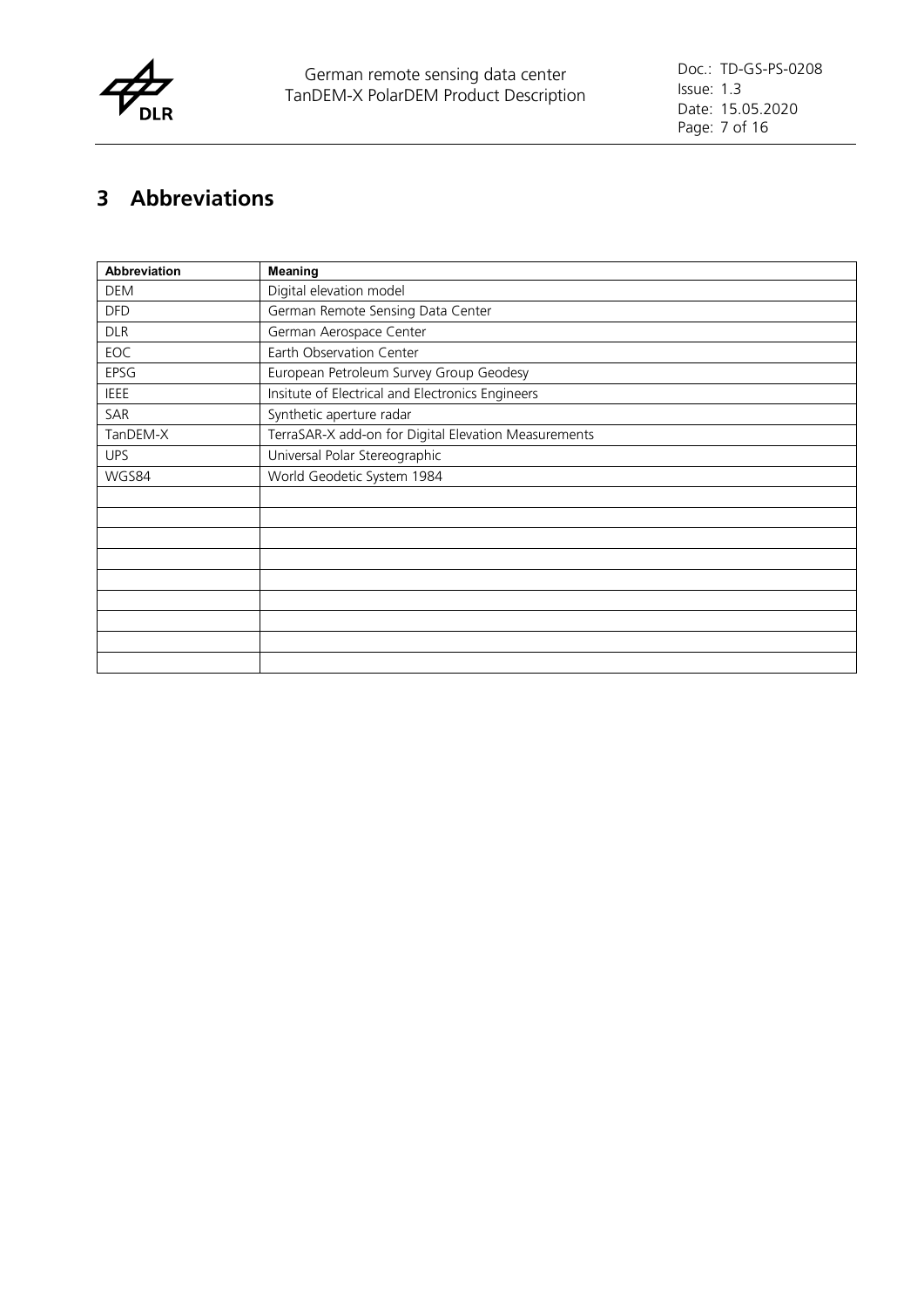

# **4 TanDEM-X PolarDEM 90 Products**

The TanDEM-X PolarDEM 90 products are mainly based on the global TanDEM-X DEM. The goal was to produce a gap-free version with edited water bodies for the direct use in scientific applications. To further ease the application the TanDEM-X PolarDEM 90 has a 90 m spacing in UPS projection.

The production steps comprised the following steps

- Gaps in the global TanDEM-X DEM are filled using additional TanDEM-X acquisitions where possible.
- The editing process comprises a smoothing of noisy areas, the removal of voids and a replacement of frozen and partially open sea-ice areas with geoidal heights. A semi-automatic approach for coastline delineation was developed and applied to identify the water areas and assign homogeneous height values.
- The editing and gap filling was applied to the TanDEM-X DEM products in their original spacing in geographic coordinates. The TanDEM-X PolarDEM is finally transformed into a cartographic system (UPS) with a homogeneous metric spacing in northing and easting. At the same time the resolution is reduced to 90 meters.

More details of the product generation, validation and quality measures are provided in [2]. [3] describes the editing strategy.

## **4.1 TanDEM-X PolarDEM 90 of Antarctica**

The TanDEM-X PolarDEM 90 of Antarctica comprises a DEM wherein all land masses below 60° South latitude are covered.



Fig. 1: Color shaded version of TanDEM-X PolarDEM 90 of Antarctica with overlayed coastline (red)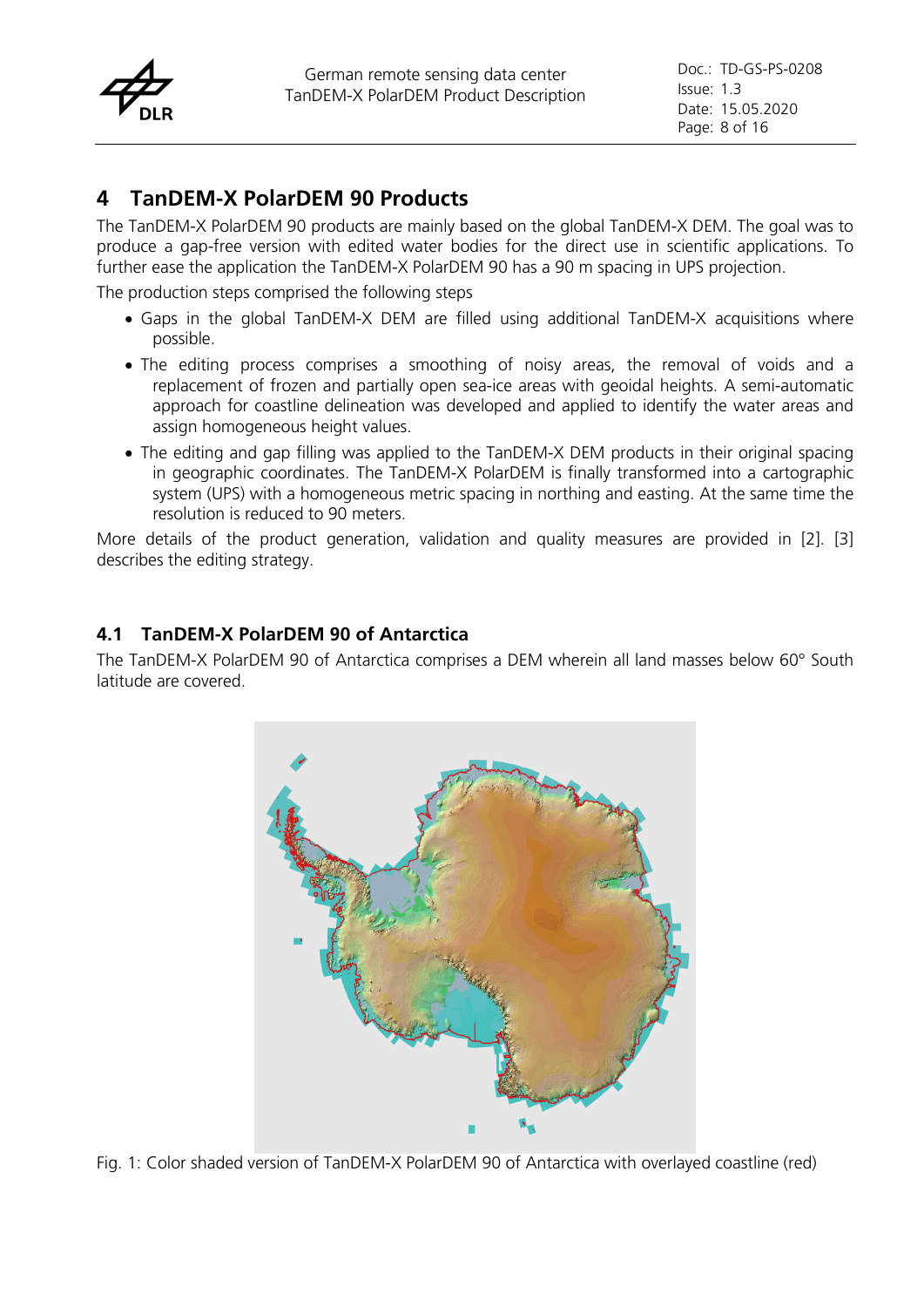

#### **Product overview and format**

The TanDEM-X PolarDEM 90 of Antarctica product comprises one layer of information:

• DEM raster layer

The product is provided in GeoTIFF format as compressed ZIP files.

#### **File naming convention**

The prefix string in the file base name has the general form: TDM\_PolarDEM\_90\_Antarctica\_part<n> with  $n = 1,2,3,4$ The attribution of the part numbering can be seen in Figure 2.

#### **Product extent**

All land masses below 60° South latitude are covered.



Fig. 2: TanDEM-X PolarDEM 90 of Antarctica is provided in four parts

#### **Further information files**

Further information like amplitude or height error raster layers, acquisition information are not included here. If needed they can be extracted from the TDM90 product.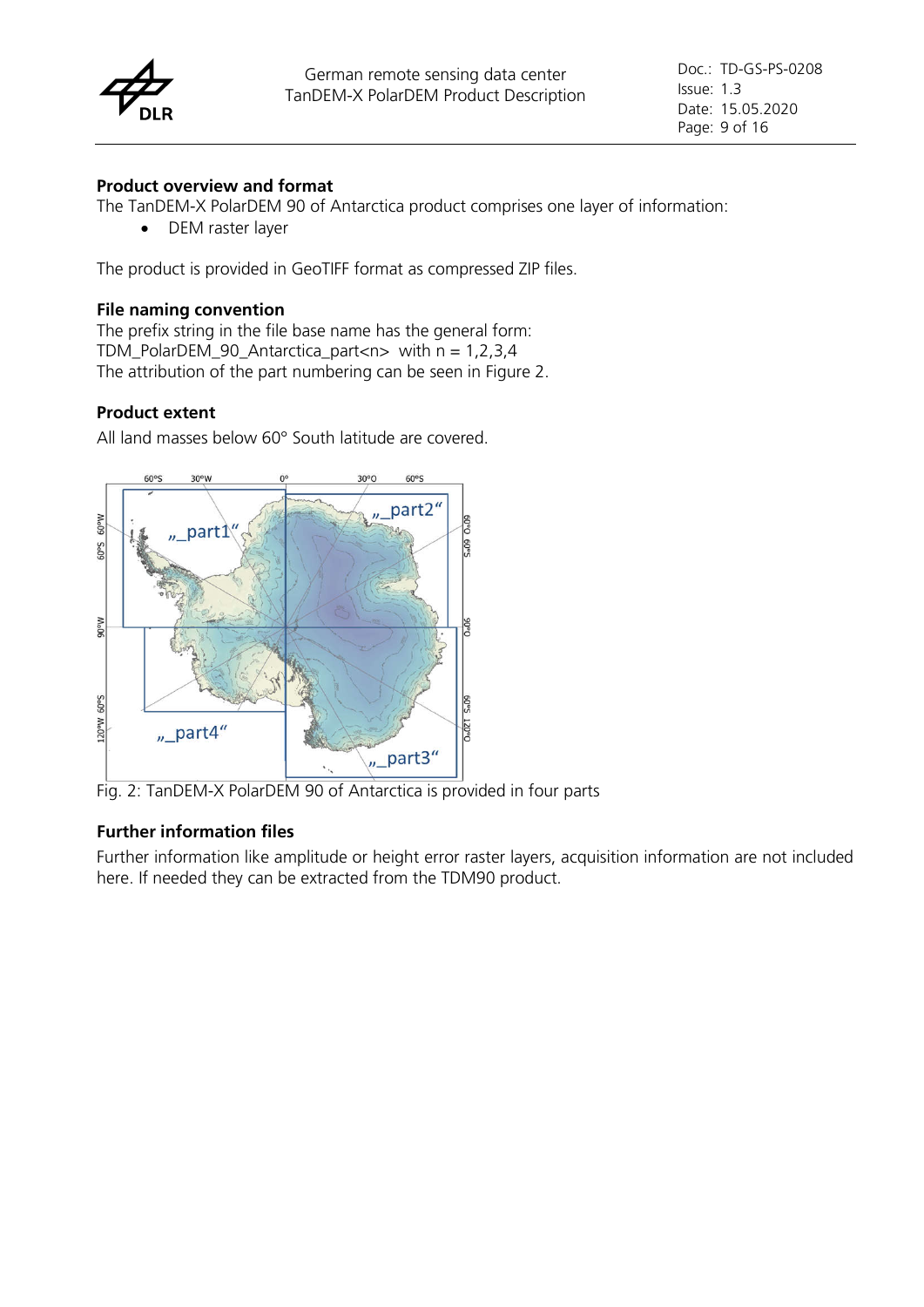

| <b>TanDEM-X PolarDEM 90 Antarctica</b> |                                                                                                  |  |
|----------------------------------------|--------------------------------------------------------------------------------------------------|--|
| Parameter                              | Value                                                                                            |  |
| Projection                             | Universal Polar Stereographic (UPS) South                                                        |  |
| EPSG                                   | 32761                                                                                            |  |
| Datum                                  | WGS84-G1150                                                                                      |  |
| Height reference                       | ellipsoidal heights                                                                              |  |
| Coverage                               | all land masses below 60° South in 4 tiles                                                       |  |
| DEM dataset size                       | $\sim 14$ GB                                                                                     |  |
| Latitude of origin                     | $-90^\circ$                                                                                      |  |
| Longitude of origin                    | $0^{\circ}$                                                                                      |  |
| Grid spacing                           | 90 m                                                                                             |  |
| DEM unit                               | meters                                                                                           |  |
| Acquisition dates                      | April 2013 to Oct. 2014 (for gap filling July 2016 to September 2017)                            |  |
| Coordinate convention                  | Northing / Easting                                                                               |  |
| Data format                            | little-endian IEEE 4-byte floating point format                                                  |  |
| No data value                          | $-32767.0$                                                                                       |  |
|                                        |                                                                                                  |  |
| License                                | User Licence for the Utilization of the TanDEM-X-PolarDEM-90 Data<br>Products for Scientific Use |  |
| Available for download                 | https://geoservice.dlr.de/web/                                                                   |  |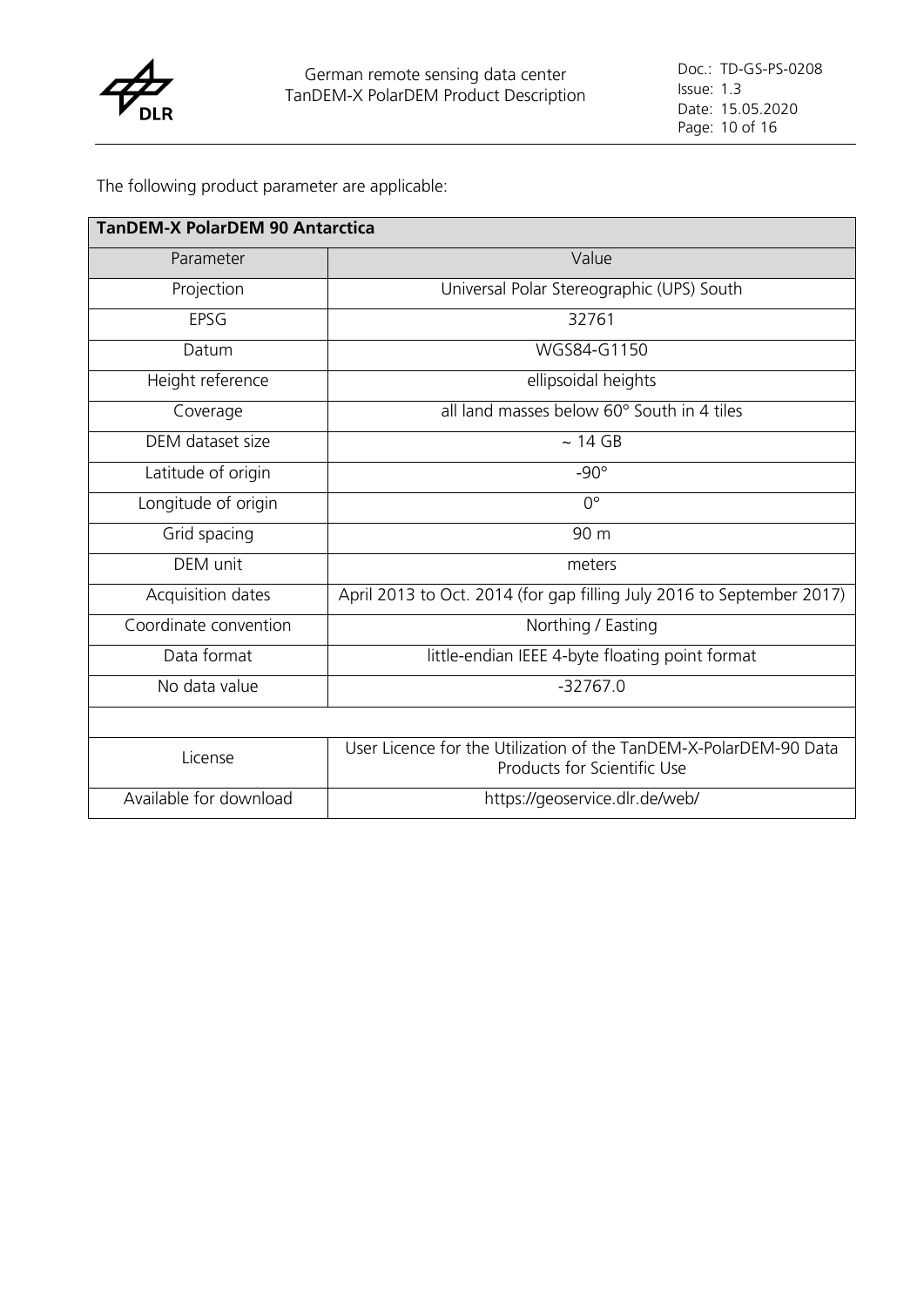

## **4.2 TanDEM-X PolarDEM 90 of the Arctic**

#### **4.2.1 Greenland (to be released)**

The TanDEM-X PolarDEM 90 of Greenland (Fig. 3) comprises the edited and gap-filled TanDEM-X DEM in a 90 m spacing in northing and easting and is provided in UPS North projection. More details of the product generation, validation and quality measures are provided in [7]. [3] describes the editing strategy.



Fig. 3: Color shaded version of TanDEM-X PolarDEM 90 of Greenland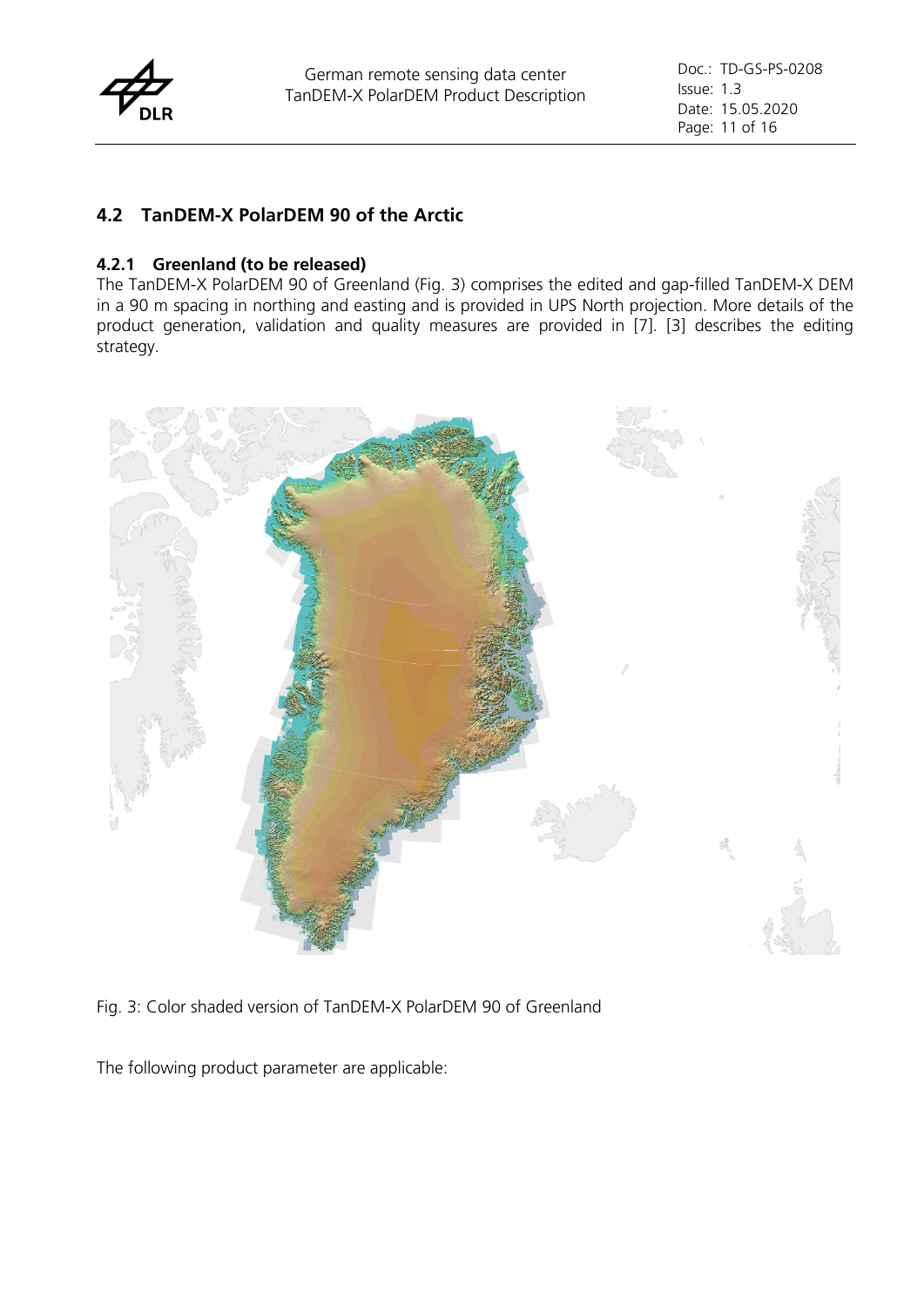

| <b>TanDEM-X PolarDEM 90 Greenland</b> |                                                                                                  |  |
|---------------------------------------|--------------------------------------------------------------------------------------------------|--|
| Parameter                             | Value                                                                                            |  |
| Projection                            | Universal Polar Stereographic (UPS) North                                                        |  |
| EPSG                                  | 32661                                                                                            |  |
| Datum                                 | WGS84-G1150                                                                                      |  |
| Height reference                      | ellipsoidal heights                                                                              |  |
| Coverage                              | 59° to 84° North                                                                                 |  |
|                                       | 21° to 73° West in one tile                                                                      |  |
| DEM dataset size                      | $~\sim$ 3 GB                                                                                     |  |
| Latitude of origin                    | $90^\circ$                                                                                       |  |
| Longitude of origin                   | $0^{\circ}$                                                                                      |  |
| Grid spacing                          | 90 m                                                                                             |  |
| DEM unit                              | meters                                                                                           |  |
| Period of Acquisition                 | to be added                                                                                      |  |
| Coordinate convention                 | Northing / Easting                                                                               |  |
| Data format                           | little-endian IEEE 4-byte floating point format                                                  |  |
| No data value                         | $-32767$                                                                                         |  |
|                                       |                                                                                                  |  |
| License                               | User Licence for the Utilization of the TanDEM-X-PolarDEM-90 Data<br>Products for Scientific Use |  |
| Available for download                | https://geoservice.dlr.de/web/                                                                   |  |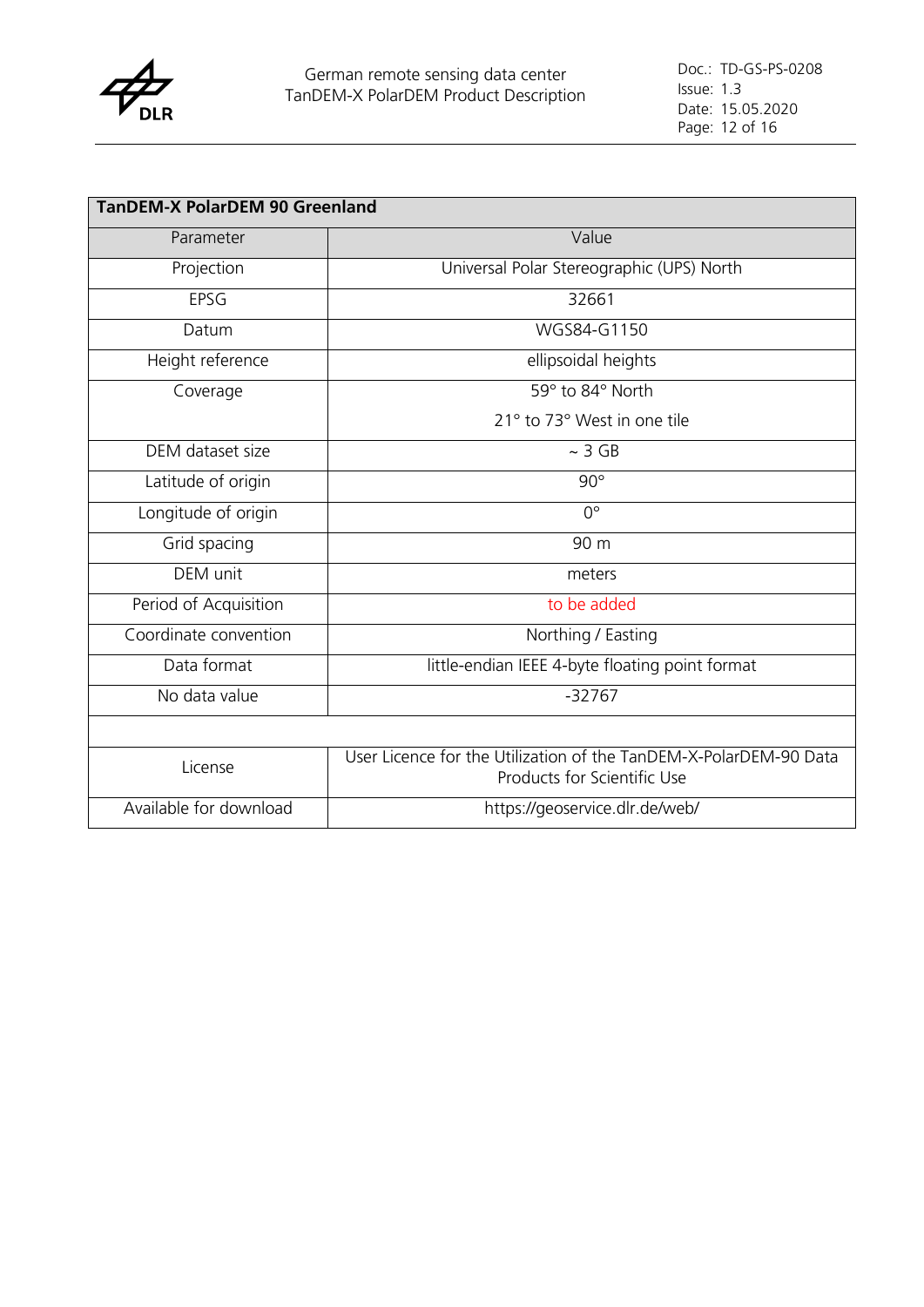

#### **4.2.2 Iceland (to be released)**



Fig. 4: Color shaded version of TanDEM-X PolarDEM 90 of Iceland

The TanDEM-X PolarDEM 90 of Iceland (Fig. 4) has a 90 m spacing in northing and easting and is provided in UPS projection. More details of the product generation, validation and quality measures are provided in [I4]. [3] describes the editing strategy.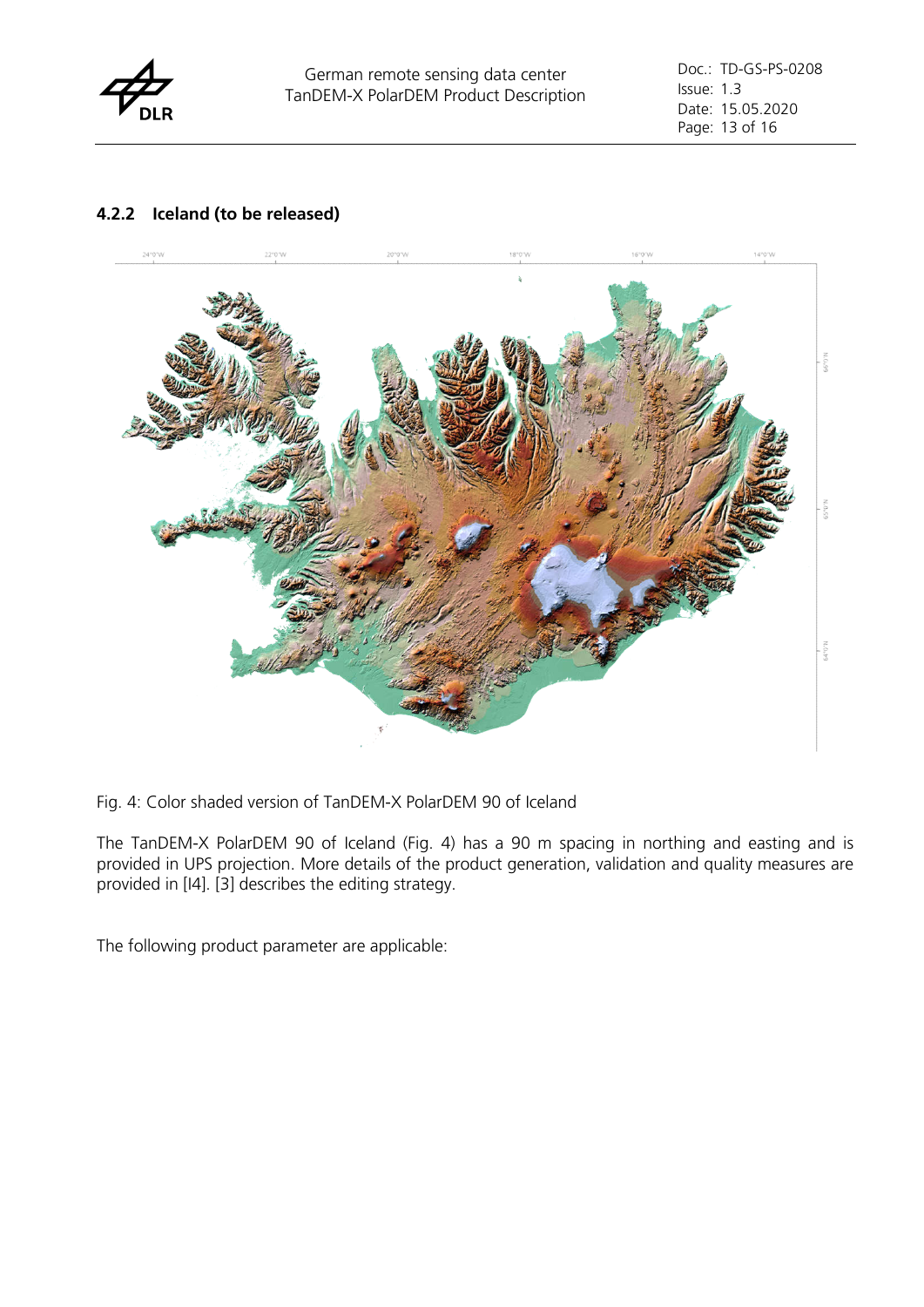

| <b>TanDEM-X PolarDEM 90 Iceland</b> |                                                                                                  |  |
|-------------------------------------|--------------------------------------------------------------------------------------------------|--|
| Parameter                           | Value                                                                                            |  |
| Projection                          | Universal Polar Stereographic (UPS)                                                              |  |
| EPSG                                | 32661                                                                                            |  |
| Datum                               | WGS84-G1150                                                                                      |  |
| Height reference                    | ellipsoidal heights                                                                              |  |
| Coverage                            | 63° to 67° North                                                                                 |  |
|                                     | 13° to 25° West in one tile                                                                      |  |
| DEM dataset size                    | $~0.25$ GB                                                                                       |  |
| Latitude of origin                  | $-90^\circ$                                                                                      |  |
| Longitude of origin                 | $0^{\circ}$                                                                                      |  |
| Grid spacing                        | 90 m                                                                                             |  |
| DEM unit                            | meters                                                                                           |  |
| Period of Acquisition               | to be added                                                                                      |  |
| Coordinate convention               | Northing / Easting                                                                               |  |
| Data format                         | little-endian IEEE 4-byte floating point format                                                  |  |
| No data value                       | $-32767$                                                                                         |  |
|                                     |                                                                                                  |  |
| License                             | User Licence for the Utilization of the TanDEM-X-PolarDEM-90 Data<br>Products for Scientific Use |  |
| Available for download              | https://geoservice.dlr.de/web/                                                                   |  |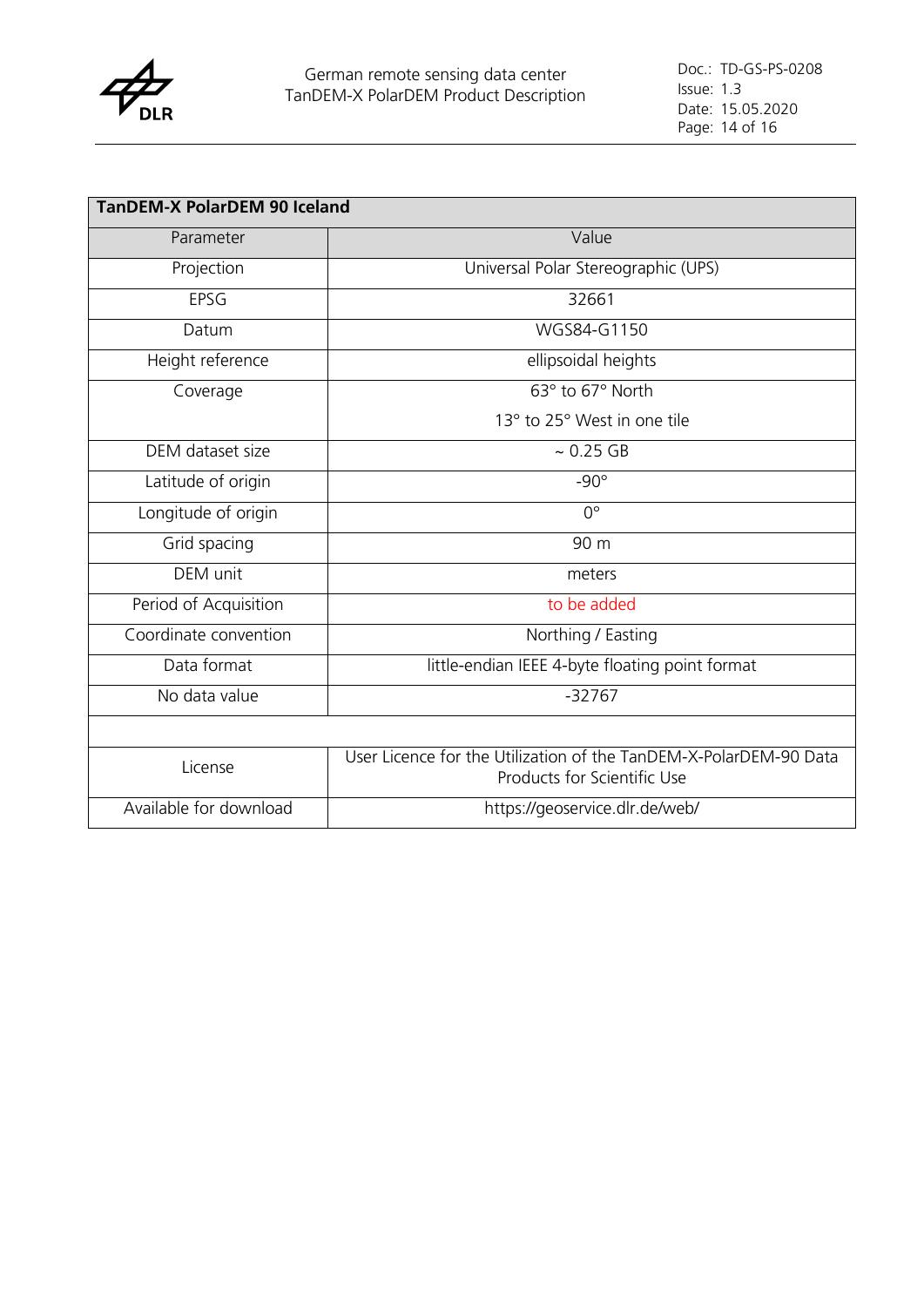

## **4.3 Time Tagged TanDEM-X PolarDEM 90**

The global DEM of the TanDEM-X mission is a compilation of several acquisition campaigns performed at different years and with different imaging conditions [4]. Usually, the consideration of such multiple acquisitions increases the accuracy of the resulting DEM. An average height resulting from different acquisitions describes well the shape of a glacier or an ice shield but does not reflect the real situation of any of the single acquisition dates. The use of such a DEM e.g. for ice mass balances is limited.

Moreover, SAR signals are usually not reflected directly on the surface of a glacier. They penetrate into the snow and ice surface which leads to a bias in the measured height. The penetration depth is dependent on the radar frequency, the imaging conditions like incidence angle and interferometric baseline length, and the physical and dielectric characteristics of the snow and ice layer [5].

#### **4.3.1 Greenland (to be released)**

Greenland was mapped in several years during the winter season. The purpose of the time-tagged TanDEM-X PolarDEM 90 of Greenland (Fig. 4) is to provide the state for a single winter season to broaden the applicability of the elevation models. The calibration and mosaicking is performed in the original product spacing in geographic coordinates. The Time Tagged TanDEM-X PolarDEM is finally transformed into a cartographic system (UPS) with a homogeneous metric spacing of 90 meters in northing and easting. An editing process is not applied. More details of the product generation, validation and quality measures are provided in [I8].



Fig. 4: Color shaded version of time-tagged TanDEM-X PolarDEM 90 of Greenland (coverage 2010/2011)